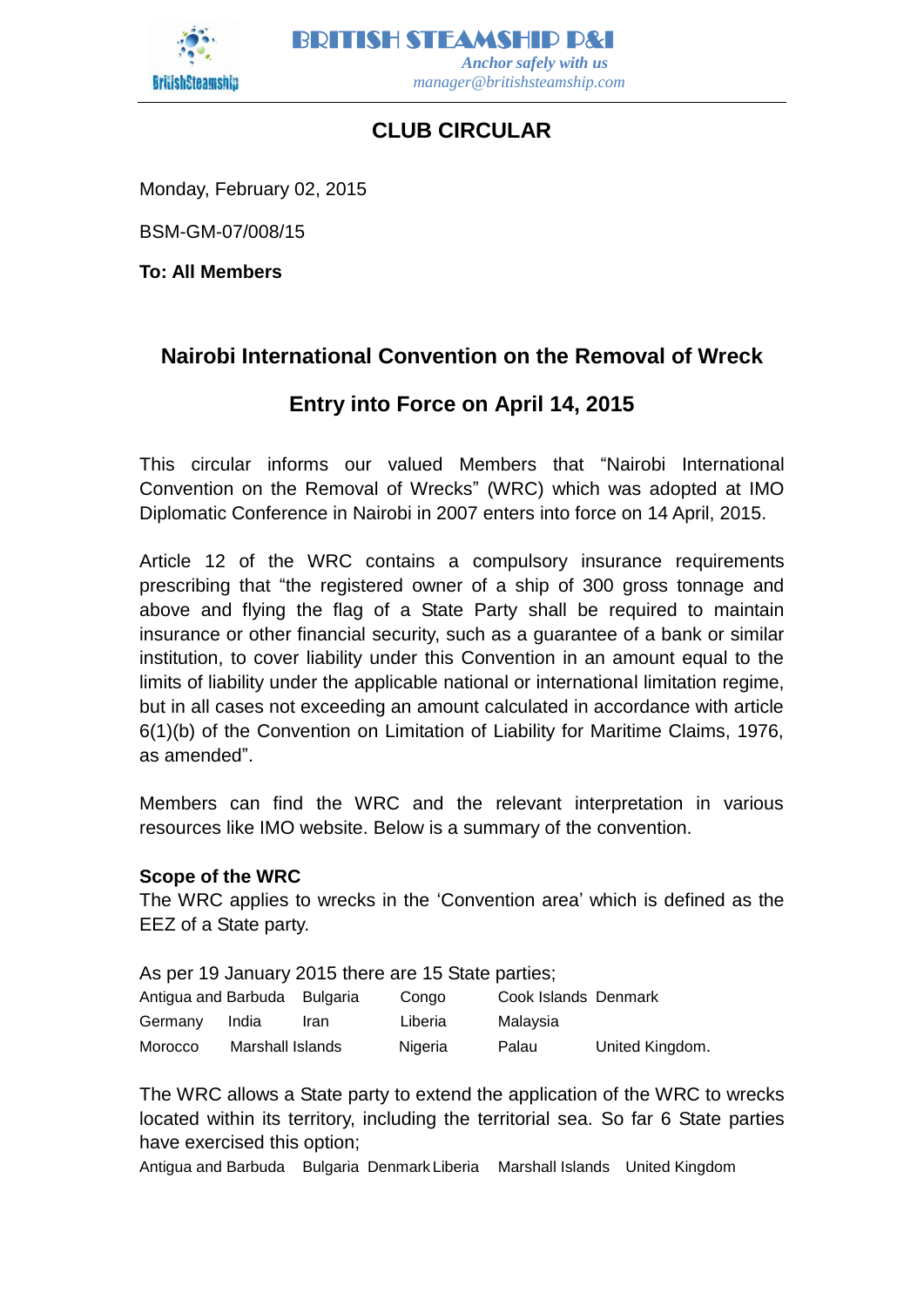

BRITISH STEAMSHIP P&I  *Anchor safely with us manager@britishsteamship.com* 

For any State that becomes a State party after 14 January 2015, the WRC shall enter into force 3 months following the date of deposit of the appropriate instrument by such State. We recommend checking with your ship's registry for the most up to date information and the IMO website for a general overview of State parties.

## **Definition of 'wreck'**

The WRC defines a wreck following a maritime casualty as

a sunken or stranded ship; or

any part of a sunken or stranded ship including any object that is or has been on board such ship; or

any object that is lost at sea from a ship and that is stranded, sunken or adrift at sea; or

a ship that is about, or may reasonably expected to sink or to strand where effective measures to assist the ship or any property in danger are not already being taken.

## **Compulsory insurance requirements**

In case you are the registered owner of a seagoing vessel of any type whatsoever (including hydrofoil boats, air-cushion vehicles, submersibles, floating craft and floating platforms, except when such platforms are on location engaged in the exploration, exploitation or production of seabed mineral resources) of minimum 300 GT and your vessel is flying the flag of any of the State parties you are required to maintain insurance or other financial security to cover liability under the WRC.

Whenever any seagoing vessel as described above (wherever registered) will be entering or leaving a port in the territory of any of the State parties (or arrive at or leave from an offshore facility in its territorial sea) the State party shall ensure that such insurance or other financial security is in force.

Any claim for costs arising under the WRC may be brought directly against the insurer or the party providing financial security for ship owner's liability.

## **Certificate**

A certificate attesting that insurance or other financial security is in force must be carried on board the vessel. Vessels registered in a State party must obtain a certificate from the appropriate authority of the ship's registry. Vessels not registered in a State party can obtain a certificate from the appropriate authority of any State party. A State party will accept a Blue card from an insurer as proof that such insurance is in force.

## **Application for a Blue card**

WRC Blue cards will be issued for standard BSM Shipowners' P&I cover. In case clients have opted for limited cover, i.e. less than our standard cover,